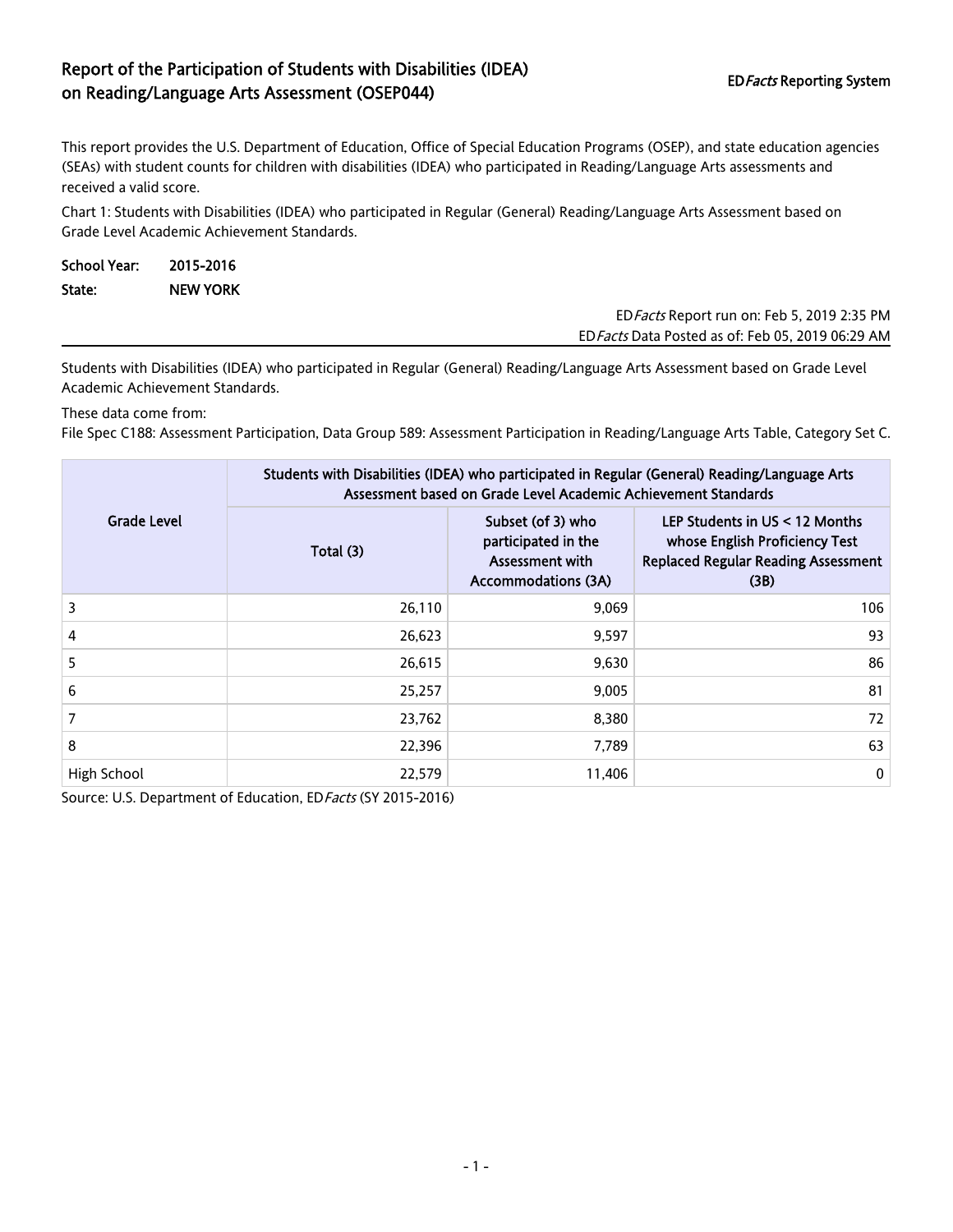## Report of the Participation of Students with Disabilities (IDEA) on Reading/Language Arts Assessment (OSEP044) EDFacts Reporting System EDFacts Reporting System

This report provides the U.S. Department of Education, Office of Special Education Programs (OSEP), and state education agencies (SEAs) with student counts for children with disabilities (IDEA) who participated in Reading/Language Arts assessments and received a valid score.

Chart 2: Students with Disabilities (IDEA) who participated in an Alternate Reading/Language Arts Assessments.

| School Year: | 2015-2016       |
|--------------|-----------------|
| State:       | <b>NEW YORK</b> |

EDFacts Report run on: Feb 5, 2019 2:35 PM EDFacts Data Posted as of: Feb 05, 2019 06:29 AM

Students with Disabilities (IDEA) who participated in an Alternate Reading/Language Arts Assessments.

These data come from:

File Spec C188: Assessment Participation, Data Group 589: Assessment Participation in Reading/Language Arts Table, Category Set C.

|                    | Students with Disabilities (IDEA) who participated in an Alternate Reading/Language Arts Assessments |                                                                                                                                    |                                                                                                                              |                                                                                                                               |  |
|--------------------|------------------------------------------------------------------------------------------------------|------------------------------------------------------------------------------------------------------------------------------------|------------------------------------------------------------------------------------------------------------------------------|-------------------------------------------------------------------------------------------------------------------------------|--|
| <b>Grade Level</b> | Total (4)                                                                                            | Subset (of 4) whose<br><b>Alternate Assessment</b><br>was based on Grade<br>Level Academic<br><b>Achievement Standards</b><br>(AA) | Subset (of 4) whose<br><b>Alternate Assessment</b><br>was based on modified<br><b>Academic Achievement</b><br>Standards (4B) | Subset (of 4) whose<br><b>Alternate Assessment</b><br>was based on Alternate<br><b>Academic Achievement</b><br>Standards (4C) |  |
| 3                  | 2,559                                                                                                |                                                                                                                                    |                                                                                                                              | 2,559                                                                                                                         |  |
| 4                  | 2,760                                                                                                |                                                                                                                                    |                                                                                                                              | 2,760                                                                                                                         |  |
| 5                  | 2,766                                                                                                |                                                                                                                                    |                                                                                                                              | 2,766                                                                                                                         |  |
| 6                  | 2,906                                                                                                |                                                                                                                                    |                                                                                                                              | 2,906                                                                                                                         |  |
| 7                  | 2,941                                                                                                |                                                                                                                                    |                                                                                                                              | 2,941                                                                                                                         |  |
| 8                  | 3,031                                                                                                |                                                                                                                                    |                                                                                                                              | 3,031                                                                                                                         |  |
| <b>High School</b> | 2,144                                                                                                |                                                                                                                                    |                                                                                                                              | 2,144                                                                                                                         |  |

 $1$ The column named 'Total (4)' is auto calculated from columns  $4A + 4B + 4C$ .

Source: U.S. Department of Education, ED Facts (SY 2015-2016)